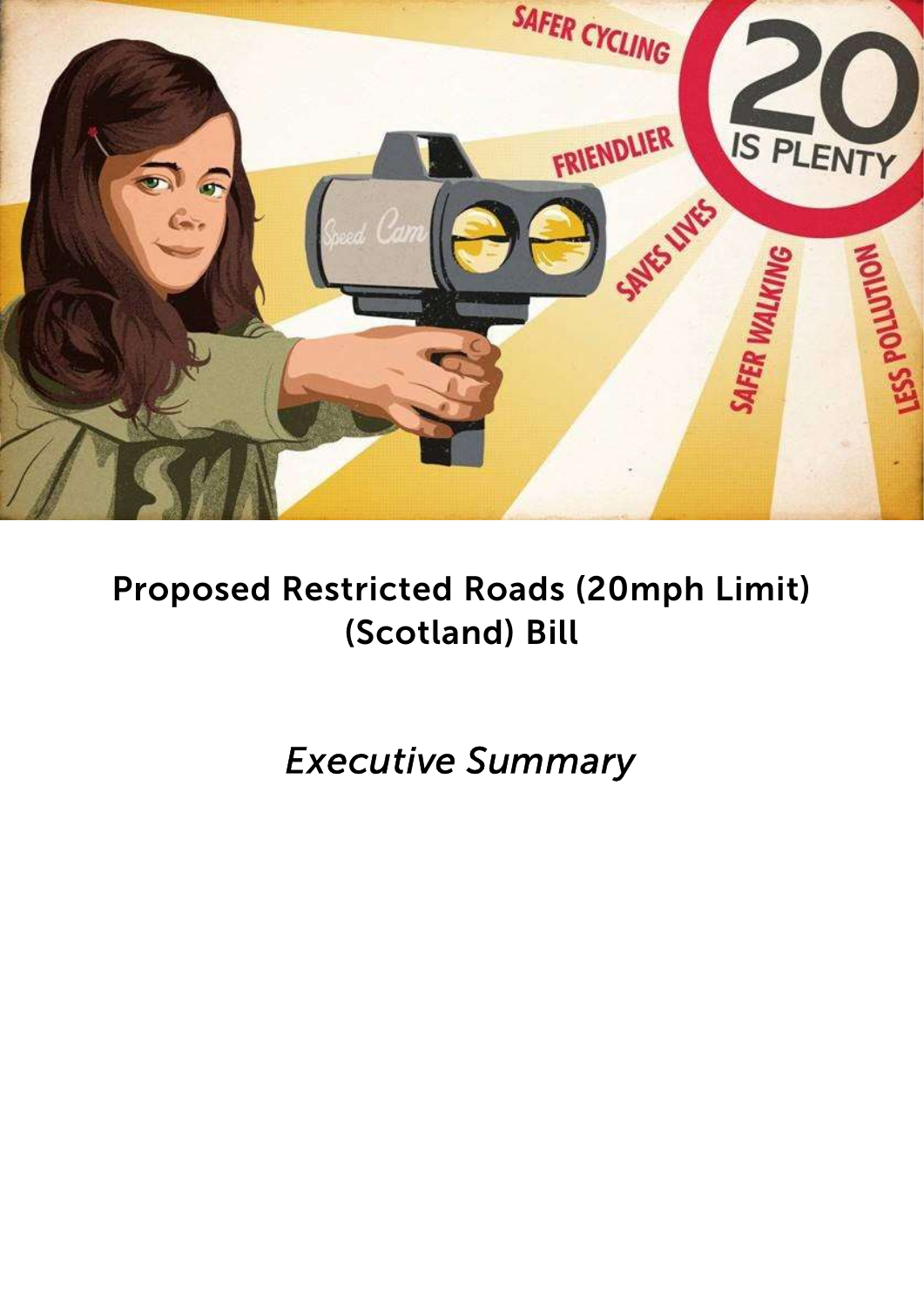## ■Why 20mph?

For over a decade communities have been making the case that 'twenty is plenty' for the streets where we live. 20mph speed limits have been shown to reduce the number of serious and fatal road traffic accidents, encourage more people to walk and cycle and reduce vehicle emissions. With newly devolved powers over speed limits coming to the Scottish Parliament we have a clear opportunity to act to effect change that would protect public health and our living environment.

Current Scottish Government guidance favours 20mph for residential streets.<sup>1</sup> However, while some local authorities have taken action to roll out 20mph in localised areas, the approach across Scotland has been piecemeal so far. The current process to lower speed limits in urban areas is complex, time-consuming and costly for councils.

We already put 20mph limits around schools for children's safety but our roads are used by many vulnerable users who deserve the same protections, such as elderly and disabled individuals, cyclists and motorcyclists.

This Bill intends to make it easier for local authorities to pursue and implement 20mph speed limits for the benefit and safety of us all.

#### **The benefits**

**Reducing serious road traffic accidents** . Driving at lower speeds gives drivers more time to react to their surroundings and reducing the likelihood of a serious collision. The most recent figures for road traffic accidents in Scotland show that travelling too fast or exceeding the speed limit were contributory factors in 11% of all reported accidents and 19% of fatal accidents in 2015.<sup>2</sup> A Transport Research Laboratory study found that the number of accidents could be expected to fall by between 4% and 6% for each 1mph reduction in average speed. $3$ 

Improved health. Lowering speed limits encourages walking and cycling, boosting people's health. Regular exercise has clear associated health benefits, helping people maintain a healthy weight, lowering the risk of heart disease and even boosting mental wellbeing. A 20-minute bike ride to work could use the same amount of calories as a cappuccino, a bar of chocolate or small glass of wine.<sup>4</sup> With quieter roads and slower traffic more people may feel confident to regularly walk and cycle around our streets.

Air pollution will be reduced. Cars produce harmful emissions that damage our respiratory health and contribute to climate change. Both petrol and diesel cars see significant decreases in emissions of particulate matter (microscopic particles emitted from exhaust pipes) which are known to contribute to heart and lung disease.<sup>5</sup>

**Tackling inequality.** A review of Fife's Council's 20mph rollout highlighted that more deprived areas have shown a greater reduction in casualties compared to wealthier areas. Casualties fell by 34% in deprived communities compared with 20% in more affluent neighbourhoods. 20mph speed limits can have a greater positive impact in Scotland's more deprived communities.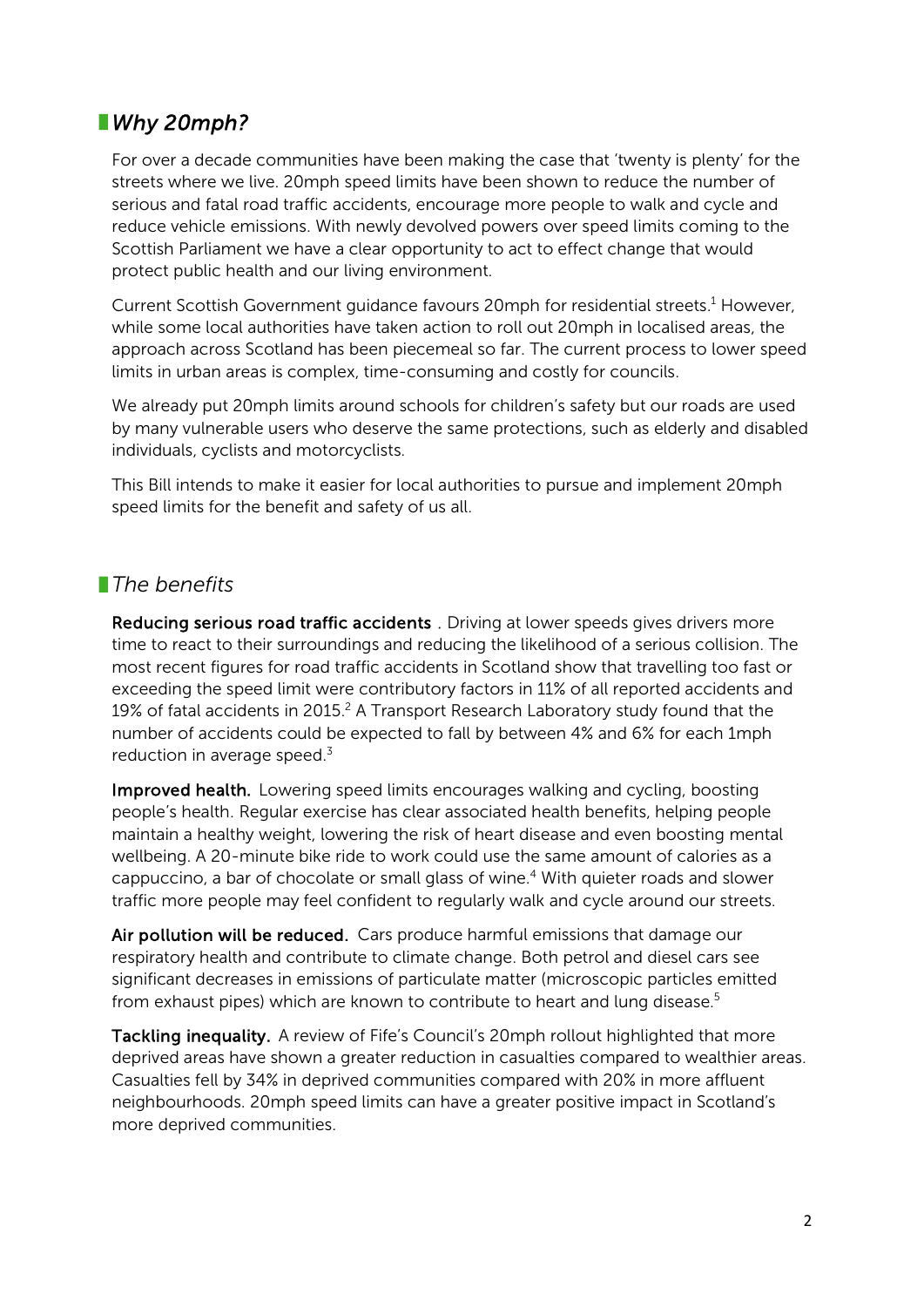#### What this Bill will do

This Bill will reset the current default national speed limit from 30mph to 20mph for restricted roads. Roads that are close to housing, walkways or busy public spaces will automatically have the current 30mph speed limit replaced with a 20mph limit.

This change will replace the current complex process councils have to follow to create 20mph roads. Councils will still be able to use their discretion to designate some roads in built up areas as suitable for 30mph where appropriate, for example to maintain a network of faster 'through-routes'.

Councils will also continue to have the option to put in place additional traffic calming features on 20mph roads, such as speed bumps, to tackle blackspots where there is judged to be a high risk to pedestrians.

#### **Financial implications**

Evidence from the rollout of previous 20mph schemes across the UK suggests that it is significantly cheaper to have a national 20mph default limit rollout as opposed to each local authority implementing their own scheme, such as Edinburgh's recent 20mph rollout.

We estimate a national default limit to cost in the region of £4.3m compared with an estimated £17.2m if every local authority in Scotland were to replicate an Edinburgh-style 20mph scheme. Full detail for these figures is provided in the consultation document.

These figures also include the costs of an accompanying awareness raising campaign, which we recognise to be a key element for encouraging the public to adopt 20mph as a new norm.

### **Next steps for this consultation**

You are invited to respond to this consultation by answering a set of questions and providing any other comments that you consider appropriate.

You are encouraged to submit your responses via the Scottish Parliament's Smart Survey system at: www.smartsurvey.co.uk/s/20mphSpeedLimits/

It is also possible to submit your response electronically by sending them to:

mark.ruskell.msp@parliament.scot

or by post to:

Mark Ruskell MSP Room MG.17 Scottish Parliament Edinburgh, EH99 1SP

All responses should be received no later than 07/08/2017